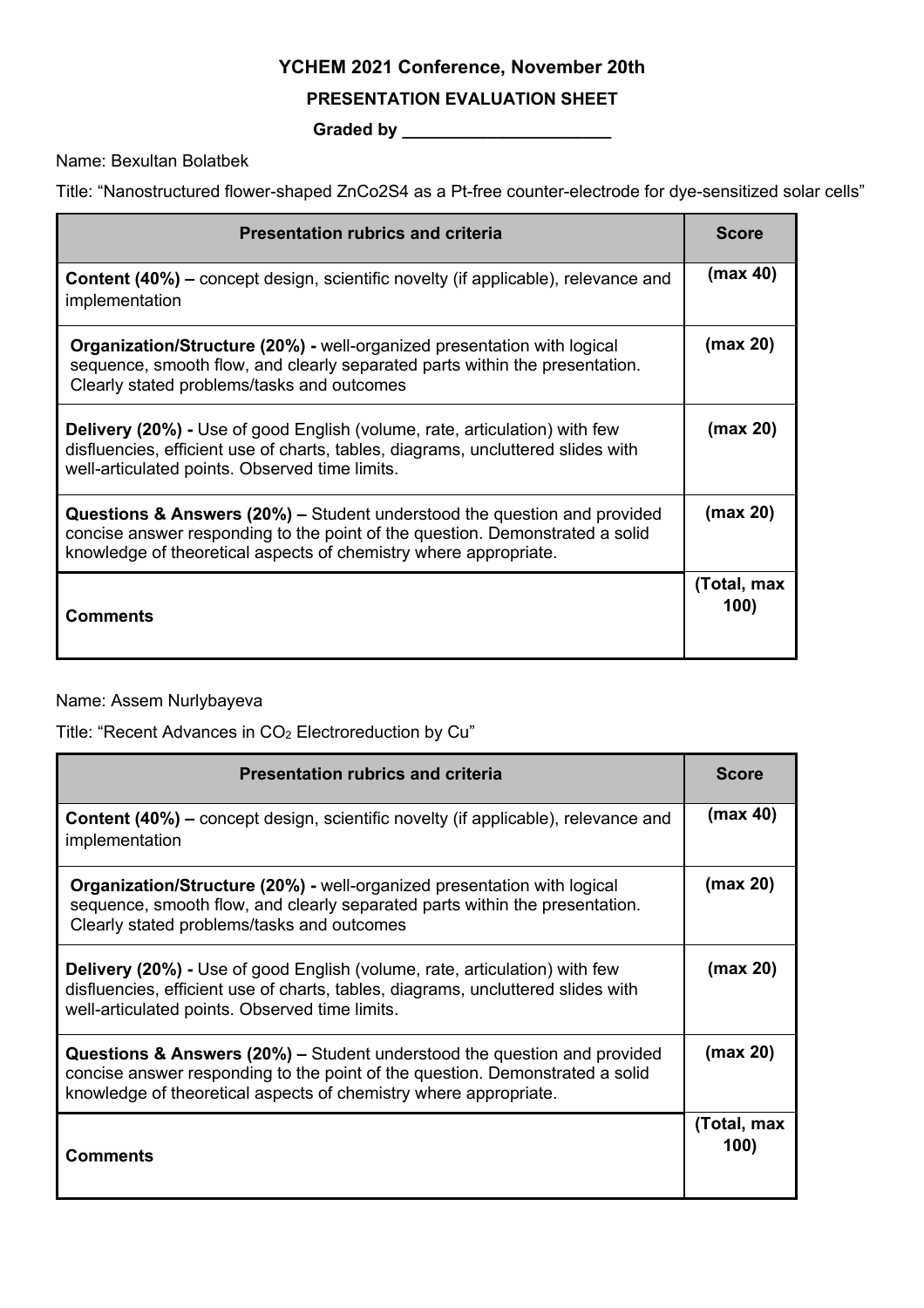#### Name: Aigerim Zhuban

Title: "The Surface Grafting of Doped and Undoped Titanium Dioxide with Transition Metal Ion Nanoclusters to Develop Efficient Visible Light Photocatalyst"

| <b>Presentation rubrics and criteria</b>                                                                                                                                                                                                | <b>Score</b>        |
|-----------------------------------------------------------------------------------------------------------------------------------------------------------------------------------------------------------------------------------------|---------------------|
| <b>Content (40%)</b> – concept design, scientific novelty (if applicable), relevance and<br>implementation                                                                                                                              | (max 40)            |
| <b>Organization/Structure (20%) - well-organized presentation with logical</b><br>sequence, smooth flow, and clearly separated parts within the presentation.<br>Clearly stated problems/tasks and outcomes                             | (max 20)            |
| <b>Delivery (20%) - Use of good English (volume, rate, articulation) with few</b><br>disfluencies, efficient use of charts, tables, diagrams, uncluttered slides with<br>well-articulated points. Observed time limits.                 | (max 20)            |
| <b>Questions &amp; Answers (20%) – Student understood the question and provided</b><br>concise answer responding to the point of the question. Demonstrated a solid<br>knowledge of theoretical aspects of chemistry where appropriate. | (max 20)            |
| <b>Comments</b>                                                                                                                                                                                                                         | (Total, max<br>100) |

Name: Anas Houbi

Title: "A study on microwave absorption materials based on carbon black and  $Ni_{0.5}Zn_{0.5}Fe_2O_4$ nanocomposites-filled paraffin wax in the X-band frequency"

| <b>Presentation rubrics and criteria</b>                                                                                                                                                                                                |                     |
|-----------------------------------------------------------------------------------------------------------------------------------------------------------------------------------------------------------------------------------------|---------------------|
| <b>Content (40%)</b> – concept design, scientific novelty (if applicable), relevance and<br>implementation                                                                                                                              | (max 40)            |
| <b>Organization/Structure (20%) - well-organized presentation with logical</b><br>sequence, smooth flow, and clearly separated parts within the presentation.<br>Clearly stated problems/tasks and outcomes                             | (max 20)            |
| <b>Delivery (20%)</b> - Use of good English (volume, rate, articulation) with few<br>disfluencies, efficient use of charts, tables, diagrams, uncluttered slides with<br>well-articulated points. Observed time limits.                 | (max 20)            |
| <b>Questions &amp; Answers (20%) – Student understood the question and provided</b><br>concise answer responding to the point of the question. Demonstrated a solid<br>knowledge of theoretical aspects of chemistry where appropriate. | (max 20)            |
| <b>Comments</b>                                                                                                                                                                                                                         | (Total, max<br>100) |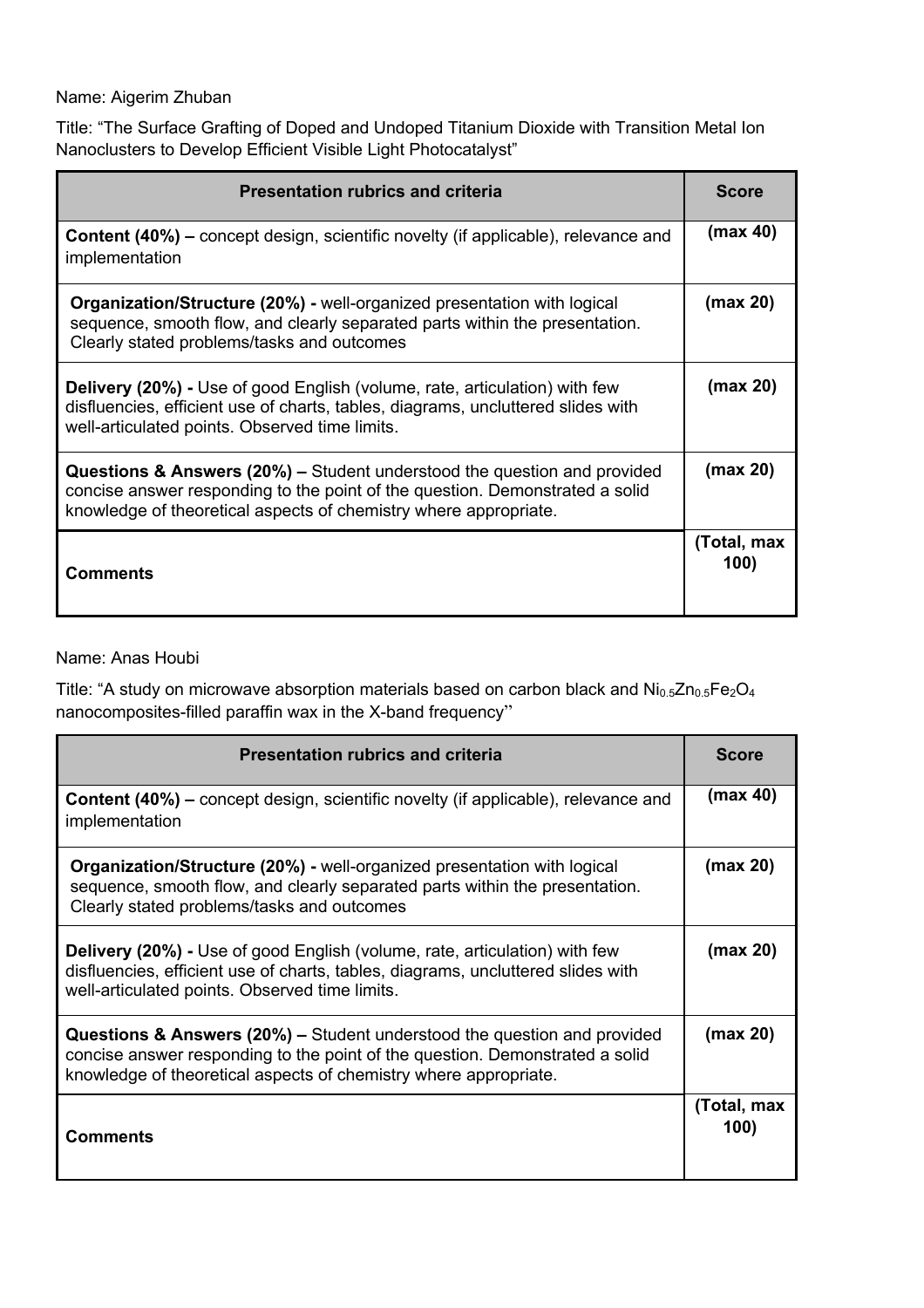Name: Olzhas Kaliyev

Title: "Development of enrichment reagent regime of Cu-Pb ore using sodium dibutyldithiophosphate and sodium oleate"

| <b>Presentation rubrics and criteria</b>                                                                                                                                                                                                | <b>Score</b>        |
|-----------------------------------------------------------------------------------------------------------------------------------------------------------------------------------------------------------------------------------------|---------------------|
| <b>Content (40%)</b> – concept design, scientific novelty (if applicable), relevance and<br>implementation                                                                                                                              | (max 40)            |
| <b>Organization/Structure (20%) - well-organized presentation with logical</b><br>sequence, smooth flow, and clearly separated parts within the presentation.<br>Clearly stated problems/tasks and outcomes                             | (max 20)            |
| <b>Delivery (20%)</b> - Use of good English (volume, rate, articulation) with few<br>disfluencies, efficient use of charts, tables, diagrams, uncluttered slides with<br>well-articulated points. Observed time limits.                 | (max 20)            |
| <b>Questions &amp; Answers (20%)</b> – Student understood the question and provided<br>concise answer responding to the point of the question. Demonstrated a solid<br>knowledge of theoretical aspects of chemistry where appropriate. | (max 20)            |
| <b>Comments</b>                                                                                                                                                                                                                         | (Total, max<br>100) |

## Name: Valeriya Frolova

Title: "Deoxygenative Hydroboration of Amide Group Using Homogeneous Pincer Ni (II) Catalysts"

| <b>Presentation rubrics and criteria</b>                                                                                                                                                                                                |                     |
|-----------------------------------------------------------------------------------------------------------------------------------------------------------------------------------------------------------------------------------------|---------------------|
| <b>Content (40%)</b> – concept design, scientific novelty (if applicable), relevance and<br>implementation                                                                                                                              | (max 40)            |
| <b>Organization/Structure (20%) - well-organized presentation with logical</b><br>sequence, smooth flow, and clearly separated parts within the presentation.<br>Clearly stated problems/tasks and outcomes                             | (max 20)            |
| <b>Delivery (20%)</b> - Use of good English (volume, rate, articulation) with few<br>disfluencies, efficient use of charts, tables, diagrams, uncluttered slides with<br>well-articulated points. Observed time limits.                 | (max 20)            |
| <b>Questions &amp; Answers (20%) – Student understood the question and provided</b><br>concise answer responding to the point of the question. Demonstrated a solid<br>knowledge of theoretical aspects of chemistry where appropriate. | (max 20)            |
| Comments                                                                                                                                                                                                                                | (Total, max<br>100) |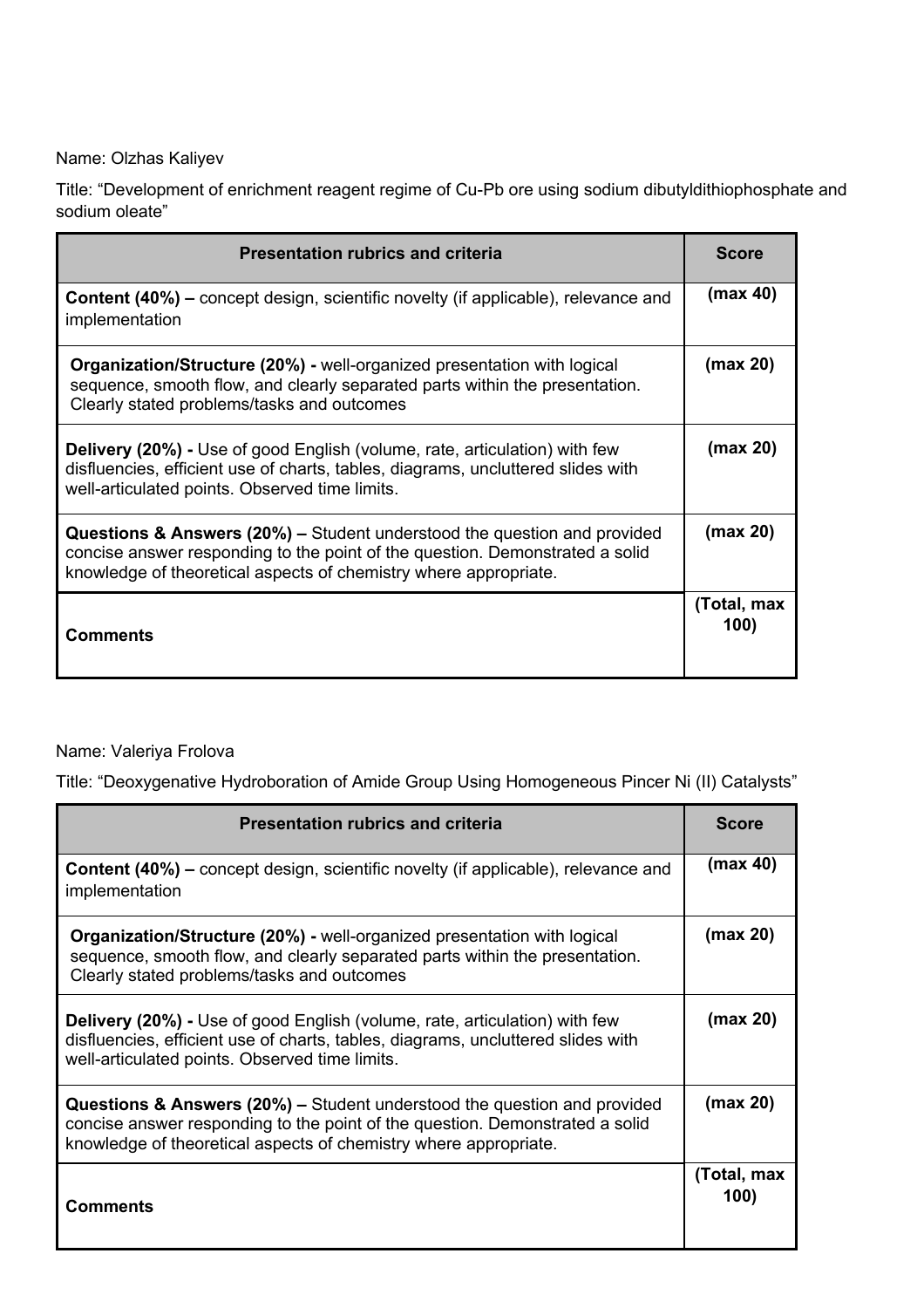Name: Niyaz Amire

Title: "Synthesis of enantiopure morpholines through the post-Ugi transformations"

| <b>Presentation rubrics and criteria</b>                                                                                                                                                                                                | <b>Score</b>        |
|-----------------------------------------------------------------------------------------------------------------------------------------------------------------------------------------------------------------------------------------|---------------------|
| <b>Content (40%)</b> – concept design, scientific novelty (if applicable), relevance and<br>implementation                                                                                                                              | (max 40)            |
| <b>Organization/Structure (20%) - well-organized presentation with logical</b><br>sequence, smooth flow, and clearly separated parts within the presentation.<br>Clearly stated problems/tasks and outcomes                             | (max 20)            |
| <b>Delivery (20%) - Use of good English (volume, rate, articulation) with few</b><br>disfluencies, efficient use of charts, tables, diagrams, uncluttered slides with<br>well-articulated points. Observed time limits.                 | (max 20)            |
| <b>Questions &amp; Answers (20%)</b> – Student understood the question and provided<br>concise answer responding to the point of the question. Demonstrated a solid<br>knowledge of theoretical aspects of chemistry where appropriate. | (max 20)            |
| <b>Comments</b>                                                                                                                                                                                                                         | (Total, max<br>100) |

## Name: Mussa Yedigenov

Title: "Enantioselective Chemoenzymatic Synthesis of Chiral α-hydroxycarboxylic acids"

| <b>Presentation rubrics and criteria</b>                                                                                                                                                                                                | <b>Score</b>        |
|-----------------------------------------------------------------------------------------------------------------------------------------------------------------------------------------------------------------------------------------|---------------------|
| <b>Content (40%)</b> – concept design, scientific novelty (if applicable), relevance and<br>implementation                                                                                                                              | (max 40)            |
| <b>Organization/Structure (20%) - well-organized presentation with logical</b><br>sequence, smooth flow, and clearly separated parts within the presentation.<br>Clearly stated problems/tasks and outcomes                             | (max 20)            |
| <b>Delivery (20%)</b> - Use of good English (volume, rate, articulation) with few<br>disfluencies, efficient use of charts, tables, diagrams, uncluttered slides with<br>well-articulated points. Observed time limits.                 | (max 20)            |
| <b>Questions &amp; Answers (20%) – Student understood the question and provided</b><br>concise answer responding to the point of the question. Demonstrated a solid<br>knowledge of theoretical aspects of chemistry where appropriate. | (max 20)            |
| <b>Comments</b>                                                                                                                                                                                                                         | (Total, max<br>100) |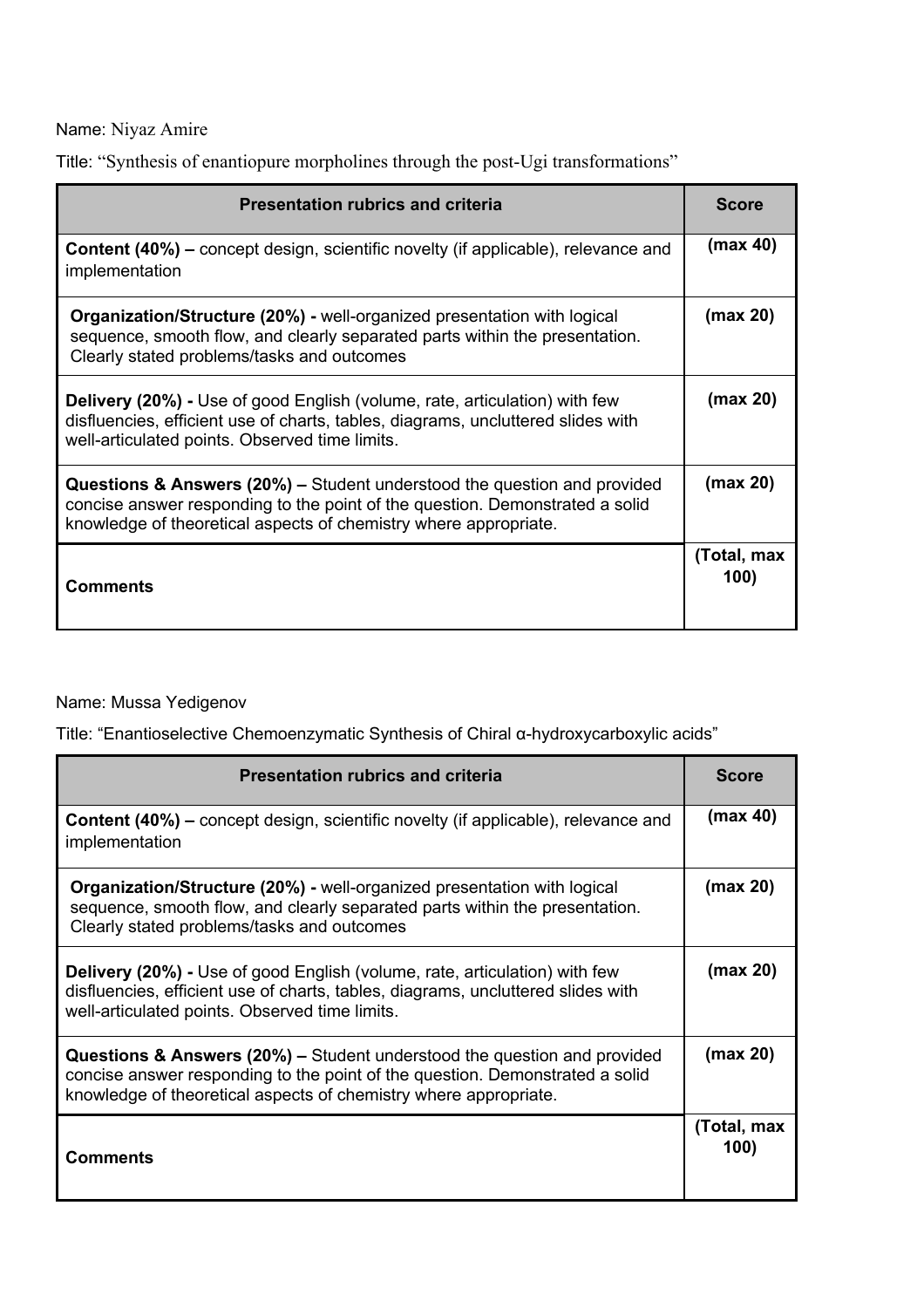# Name: Zhanibek Bekkhozhin

| Title: "How DJ-1 protein protects cells from reactive carbonyl species" |  |
|-------------------------------------------------------------------------|--|
|-------------------------------------------------------------------------|--|

| <b>Presentation rubrics and criteria</b>                                                                                                                                                                                                | <b>Score</b>        |
|-----------------------------------------------------------------------------------------------------------------------------------------------------------------------------------------------------------------------------------------|---------------------|
| <b>Content (40%)</b> – concept design, scientific novelty (if applicable), relevance and<br>implementation                                                                                                                              | (max 40)            |
| <b>Organization/Structure (20%) - well-organized presentation with logical</b><br>sequence, smooth flow, and clearly separated parts within the presentation.<br>Clearly stated problems/tasks and outcomes                             | (max 20)            |
| <b>Delivery (20%) - Use of good English (volume, rate, articulation) with few</b><br>disfluencies, efficient use of charts, tables, diagrams, uncluttered slides with<br>well-articulated points. Observed time limits.                 | (max 20)            |
| <b>Questions &amp; Answers (20%)</b> – Student understood the question and provided<br>concise answer responding to the point of the question. Demonstrated a solid<br>knowledge of theoretical aspects of chemistry where appropriate. | (max 20)            |
| <b>Comments</b>                                                                                                                                                                                                                         | (Total, max<br>100) |

Name: Aizat Abdirassil

Title: "A new, efficient method to study glutathione-independent glyoxalases: a continuous spectrophotometric assay"

| <b>Presentation rubrics and criteria</b>                                                                                                                                                                                                |                     |
|-----------------------------------------------------------------------------------------------------------------------------------------------------------------------------------------------------------------------------------------|---------------------|
| <b>Content (40%)</b> – concept design, scientific novelty (if applicable), relevance and<br>implementation                                                                                                                              | (max 40)            |
| <b>Organization/Structure (20%) - well-organized presentation with logical</b><br>sequence, smooth flow, and clearly separated parts within the presentation.<br>Clearly stated problems/tasks and outcomes                             | (max 20)            |
| <b>Delivery (20%)</b> - Use of good English (volume, rate, articulation) with few<br>disfluencies, efficient use of charts, tables, diagrams, uncluttered slides with<br>well-articulated points. Observed time limits.                 | (max 20)            |
| <b>Questions &amp; Answers (20%) – Student understood the question and provided</b><br>concise answer responding to the point of the question. Demonstrated a solid<br>knowledge of theoretical aspects of chemistry where appropriate. | (max 20)            |
| Comments                                                                                                                                                                                                                                | (Total, max<br>100) |